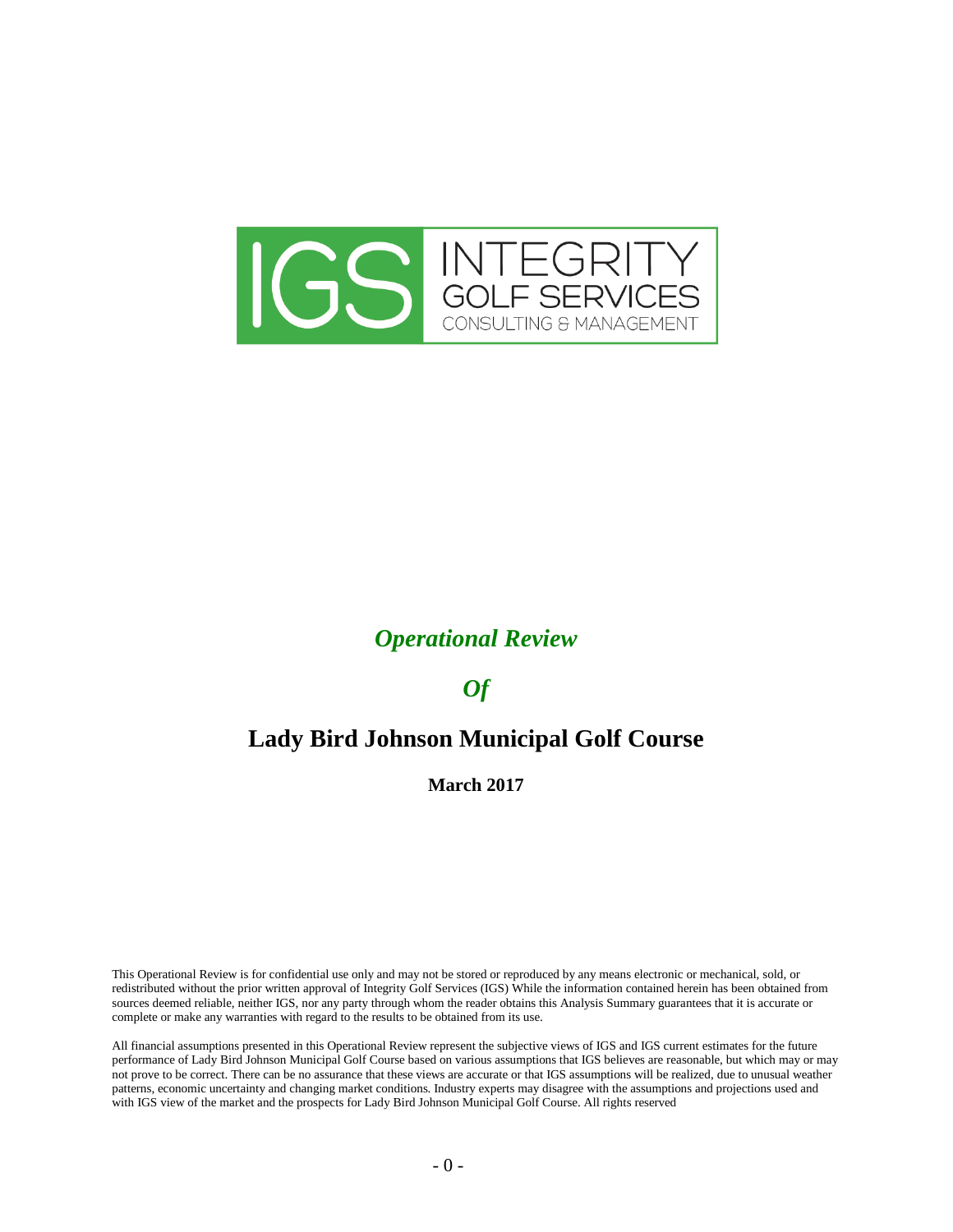# *INTEGRITY GOLF SERVICES*

# **OPERATIONAL REVIEW OF LADY BIRD MUNICIPAL GOLF COURSE**

## **Index**

| <b>Executive Summary</b>                | 2  |
|-----------------------------------------|----|
| I. Marketing                            | 3  |
| II. Golf Operations                     | 8  |
| III. Golf Course Maintenance Operations | 11 |
| IV. Food & Beverage Operations          | 14 |
| V. Facilities                           | 15 |
| VI. Financial Operations                | 16 |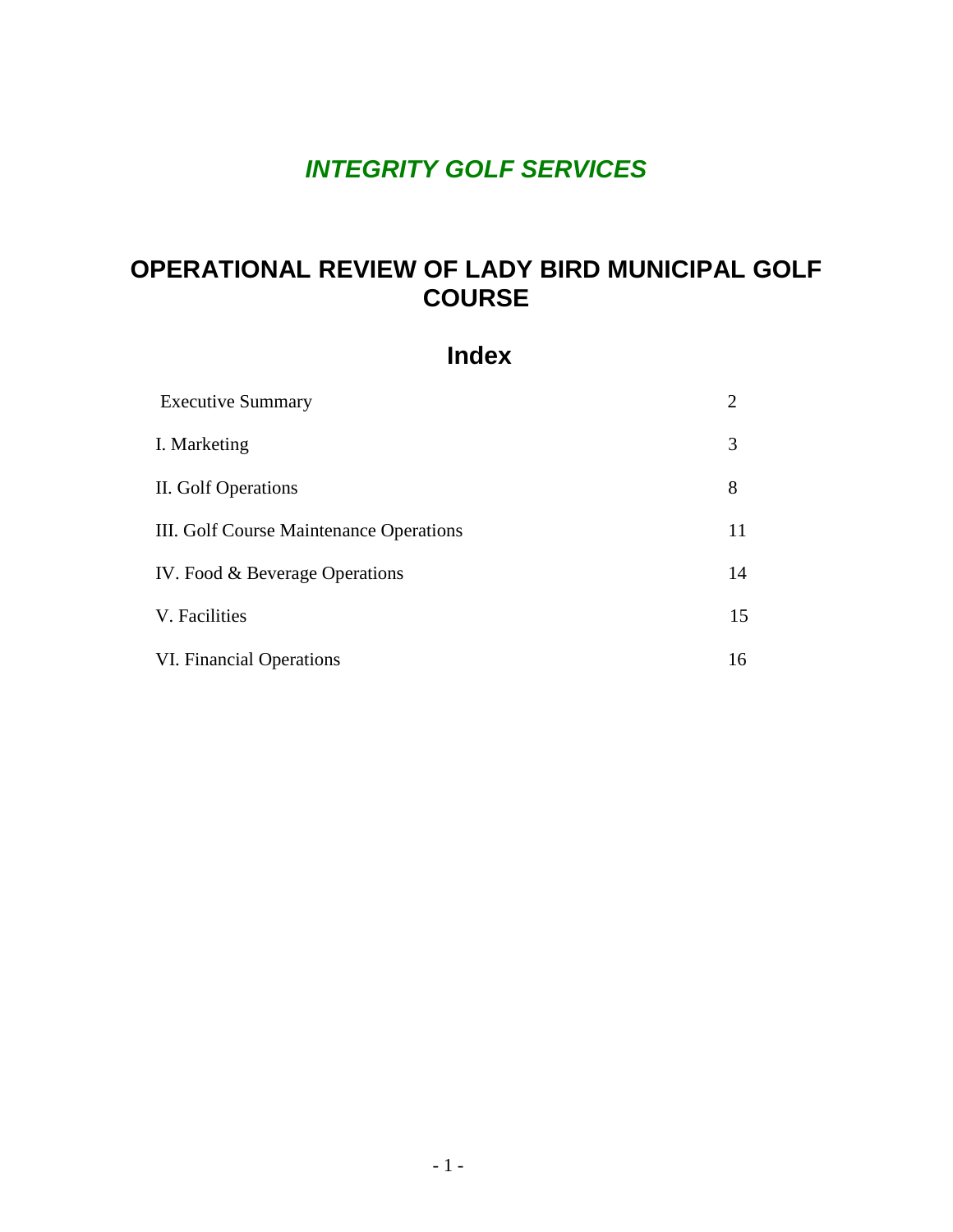## **Executive Summary**

Lady Bird Johnson Golf Course is a City of Fredericksburg operation that provides golf recreation for locals and tourists.

This review was commissioned by the City of Fredericksburg and oversight provided by Mr. Clinton Bailey, Assistant City Manager. The review was conducted by Integrity Golf Services (IGS) in partnership with Pellucid Corp over the period February 23 - March 9, 2017 with onsite visits February 27th & 28th.

The objective and scope of the Operational Review included marketing, golf operations, golf course maintenance, F&B lease agreement, facilities and financials.

The Operational Review was conducted by assessing the practices of Lady Bird Johnson Golf Course in comparison to industry best practices.

The Review finds that the current marketing strategy is not performing and improvement is of critical importance. Marketing practices need to be addressed and revamped with the major focus being the over 1 million annual visitors to the Fredericksburg area. The Pellucid report supports these findings as it shows there are not enough golfers in the local market to support Lady Bird Johnson Golf Course.

A review of focus groups minutes, S.F.S.W.O.T.'s and other communications shared with IGS indicate there is a disconnect between the City, golf course management and the local golfer.

The Golf Operation was reviewed and presentation is acceptable but there seems to be a lack of enthusiasm by the golf shop staff. The average fee is too low. Inventory levels for the amount of sales are extremely high.

Golf Course Maintenance is suffering due to the financial woes of the course, a small labor force and a reduced operating budget. Golf course budgets can be reduced and course appearance does not deteriorate immediately, but as time advances the appearance will become more and more evident. The joint use of the maintenance facility creates issues for storing and maintaining equipment properly. Several pieces of maintenance equipment have maximum hours of use.

Clubhouse Facilities are presentable but can be improved. To provide better curb appeal, the grounds around the clubhouse and parking lot both need more attention to detail.

The finances speak for themselves, revenues too low and overall expenses too high. Payroll plus benefits are the main culprits in the expense area. A municipal golf course that employs workers with municipal benefits is set up to fail if the municipality wants the golf course to cash flow or be close to cash flowing. Outsourcing to a professional employment organization can substantially reduce the costs associated with employee costs. Releasing an RFP to lease the golf course is also a possible option.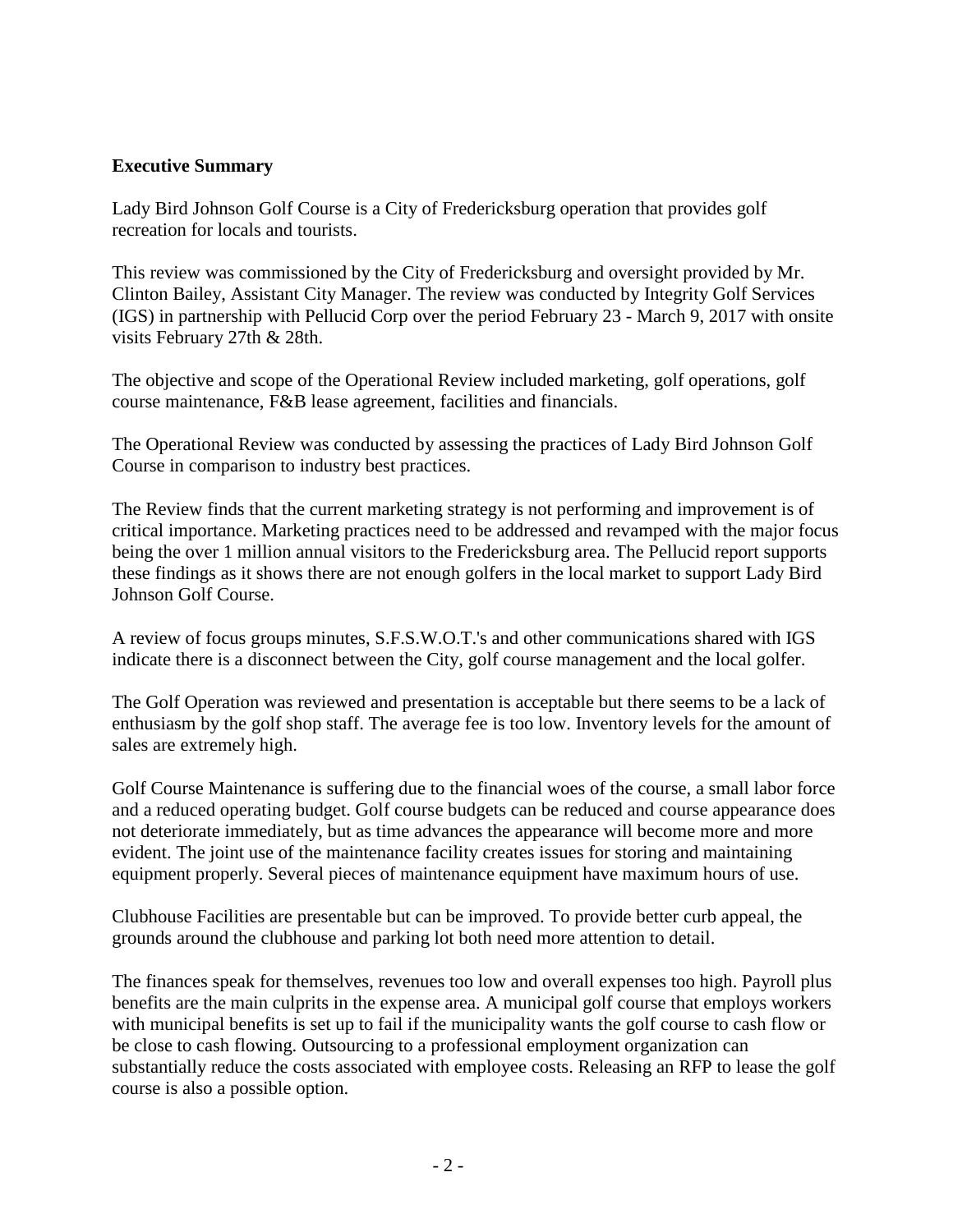## **I. Marketing**

#### **Analysis Issues:**

IGS believes that the overall marketing plan in place does not emphasize the correct target markets, (Golfers in Houston, DFW, Austin & San Antonio & the onsite RV Park). IGS could not confirm the actual number of tourists that visit Fredericksburg annually. A number given was over 1 million. If that is the case then based on the Texas golf participation rate of approximately 6.45% the 1 million translates into a potential of 64,500 golfers visiting annually. According to the fiscal year ending 9-30-16 there were only 3,435 rounds played by non-residents (tourists) at an average green fee of \$35.47 each.

## **Recommended Actions: Tools & Implementation**

Marketing efforts thru print & social media have to be made to make contact with the tourist prior to their arrival in Fredericksburg. There is an RV Golfer magazine and web site to advertise to this segment of tourists.

## **Upside Potential: Objectives & Targets**

Below shows the current revenue from tourists along with projected revenues assuming a 10%, 15% & 20% capture of the golfers visiting Fredericksburg. When cart revenue is added assuming an 80% usage rate there is substantial revenue increase. None of the assumptions below increase the average rate which is to say there is even more room for improvement.

| <b>Tourists</b> | Tourist Golfers | Tourist Rounds | Avg Rate | Revenue    |         | Cart Rate | Cart Revenue | <b>Grand Total</b> |
|-----------------|-----------------|----------------|----------|------------|---------|-----------|--------------|--------------------|
| 1,000,000       | 64.500          | 3,435          | 35.47    | 121.839.45 | Current | 13.00     | 35.724.00    | 157.563.45         |
| 1,000,000       | 64.500          | 6.450          | 35.47    | 228.781.50 | 10%     | 13.00     | 67,080.00    | 295,861.50         |
| 1,000,000       | 64,500          | 9.675          | 35.47    | 343.172.25 | 15%     | 13.00     | 100.620.00   | 443,792.25         |
| 1,000,000       | 64,500          | 12,900         | 35.47    | 457,563.00 | 20%     | 13.00     | 134.160.00   | 591,723.00         |

## **Potential Problems/Issues Resulting from Action:**

#### **NA**

#### **Analysis Issues:**

There is limited marketing to potential customers outside of the Fredericksburg market. The City of Fredericksburg has retained CVB for marketing of the Lady Bird Johnson Golf Course. Upon reviewing of the agreement it is apparent that the majority of the expenditures are occurring in print advertising. Print advertising is continually reaching fewer consumers as evidenced by the decline in newspaper and magazine subscriptions.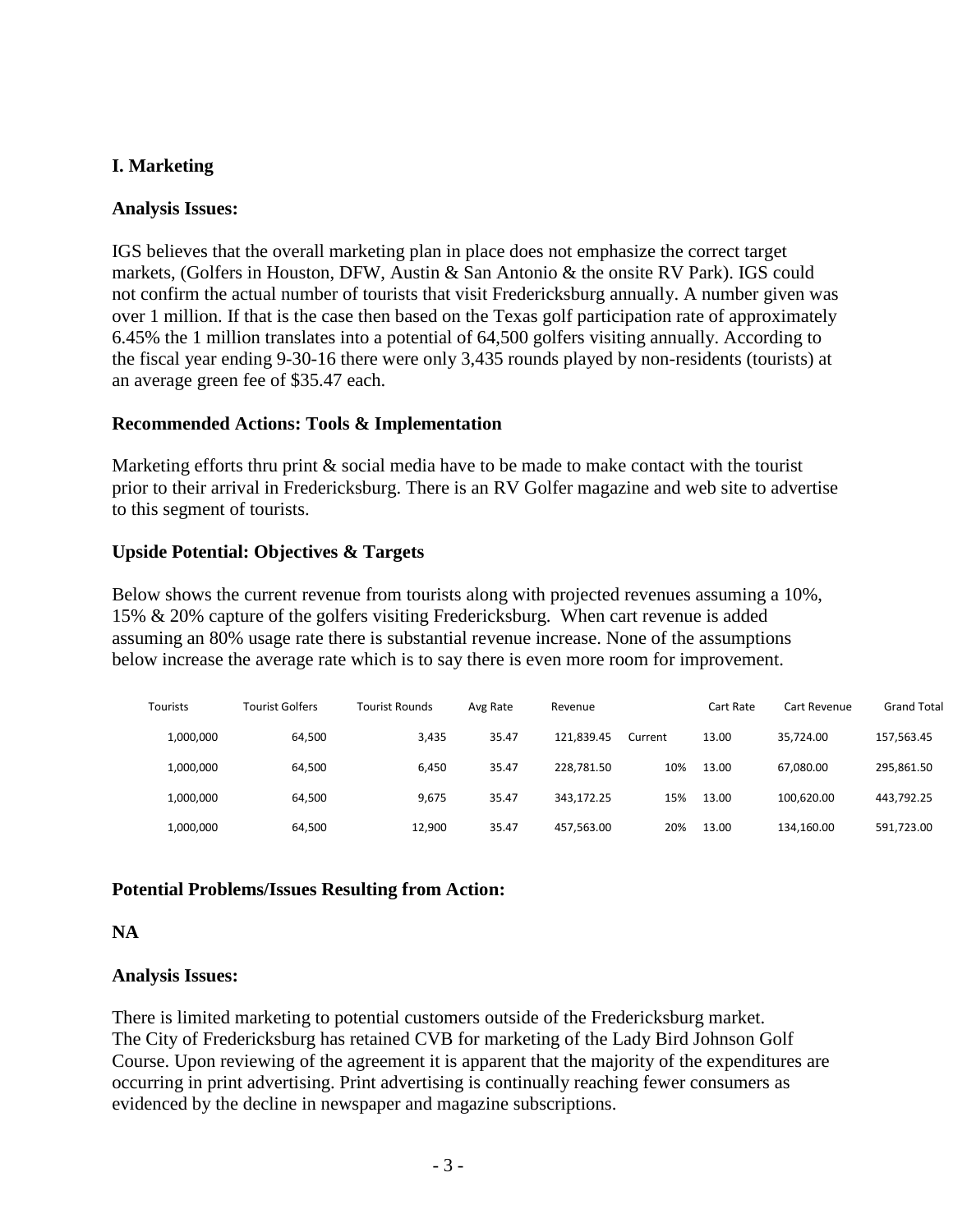## **Recommended Actions: Tools & Implementation**

Social media advertising should be utilized immediately, in today's fast paced society it is estimated there are 222.9 millions smart phone users in the U.S. Facebook & Instagram are two of the primary social media products available at minimal costs. Something as simple as starting a share our **"Facebook Page"** effort at the golf course will tremendously increase exposure, especially if the tourists that are experiencing a round of golf at LBJGC are specifically encouraged to like and share the courses page.

## **Upside Potential: Objectives & Targets**

New prospective clients outside of the Fredericksburg area will be reached.

## **Potential Problems/Issues Resulting from Action:**

The golf course Facebook page will need to be updated daily with photos and activities. The current staffing levels do not provide the personnel to perform this duty.

#### **Analysis Issues:**

There are too many season ticket pricing options. The resident has to work out the math to buy a season pass and in IGS experience this leads to the lowest price the majority of the time.

#### **Recommended Actions: Tools & Implementation**

Decrease the number of season ticket pricing options, too many options can confuse the consumer. Determine the one (single, couple, family) that makes the most financial sense. (Obviously change the options upon expiration of their current status).

## **Upside Potential: Objectives & Targets**

Increased revenues even with possibly less season pass holders. Those that don't purchase a season pass will not stop playing golf and when they do play they will pay a higher average rate.

#### **Potential Problems/Issues Resulting from Action:**

The elimination of some pricing options will most likely upset those that were participated in the eliminated options.

#### **Analysis Issues:**

A strong data base is vital to marketing a daily fee operation. Current data capture at Lady Bird is at best minimally successful. Imagine capturing the majority of tourist email addresses and being able to market directly to them at no cost.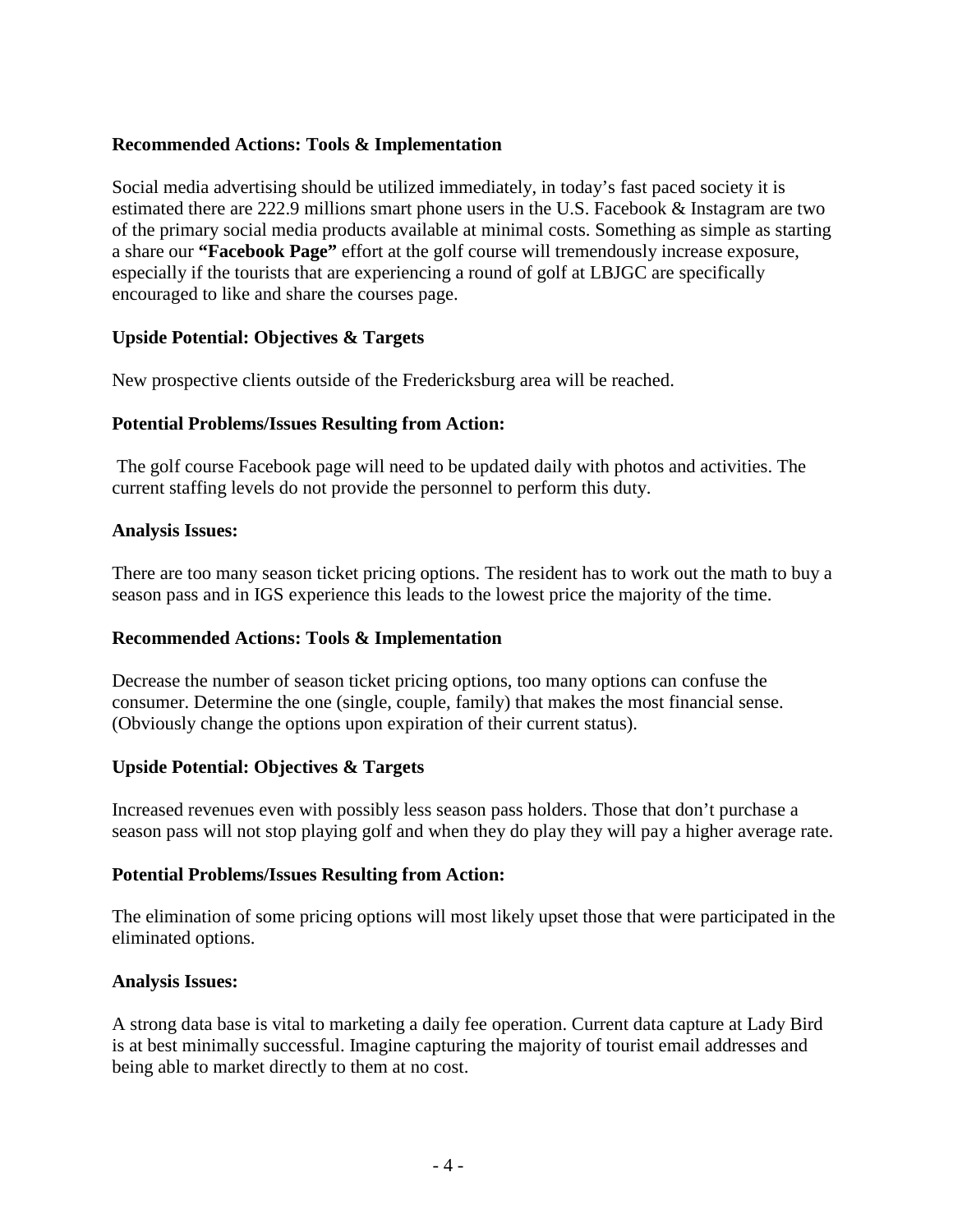## **Recommended Actions: Tools & Implementation**

Create and implement a tourist data base capture program, create an incentive for them to fill out a brief information card containing name, email and zip code. Create a data capture option on the web site.

## **Upside Potential: Objectives & Targets**

The objective is to build a substantial data base owned and controlled by Lady Bird Golf Course. A data base such as this would result in the ability of the Golf Course to market directly to their previous tourist customer.

#### **Potential Problems/Issues Resulting from Action:**

The main problem will be getting the staff to effectively implement the program, consideration might be given to incentivize the staff, maybe a small bonus each month for the individual who enrolls the largest number.

#### **Analysis Issues:**

Improve the web site

#### **Recommended Actions: Tools & Implementation**

- Don't waste space with large maps, everyone uses their phone to map directions
	- o Instead use great course photos that gain your attention and get you excited about playing the course.
- F&B Pictures
	- o Groomsmen outings, guys toasting drinks, having fun.
	- o Wedding pictures, get from the wedding photographers and permission from the past clients.
	- o Any pictures of service/event you offer, better with people having a great time.
	- o Golfers hanging out on patio or in restaurant.
- Golf Pictures
	- o Tournament/Outing pictures, registration, golfing, scoreboard, action shots of people having fun.
	- o Family golf pictures, league pictures, pro shop merchandise specials/sales.
- Videos
	- o Golf tips or FAQ's from the Golf Professional.
	- o Kitchen staff, making a recipe or an upcoming special.
	- o
	- o Keep videos under a minute, gain attention quick, the more professional the better (not a shaky camera).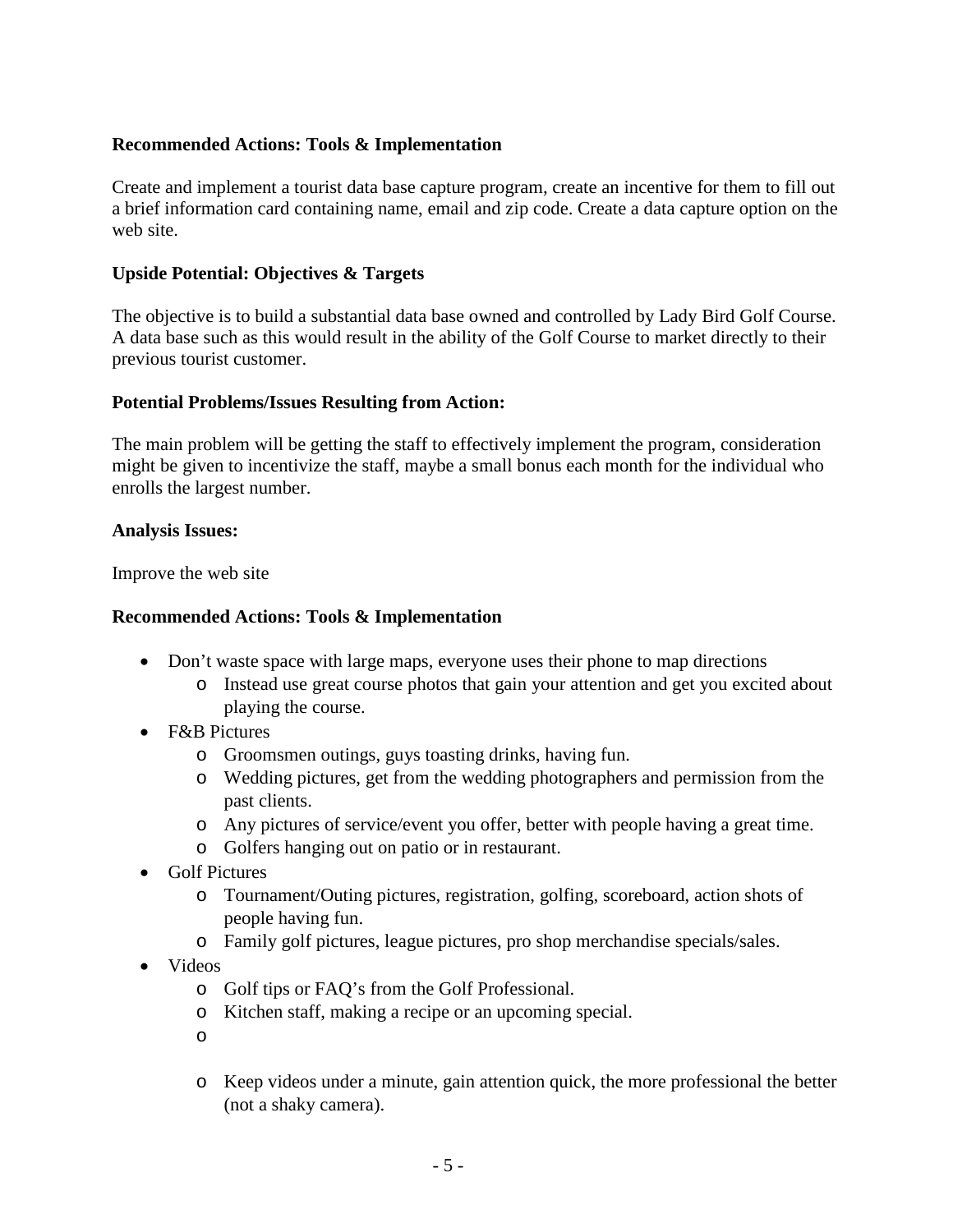- o Drone, hole by hole and course overview.
- Use short statements/bullets, most readers don't want to read and have a short attention span.
- Review monthly/weekly website analytics report, always working towards continuous improvement!

## **Upside Potential: Objectives & Targets**

The above displays the activities at the course which creates excitement for web site visitor, hopefully getting them to say "We need to play there on our next trip to Fredericksburg". Much of the above can also be posted on Facebook.

## **Potential Problems/Issues Resulting from Action:**

Web site service modification, is the web site accessible to the staff to keep it updated?

## **Analysis Issues:**

Current relationships with local hotels and B&B's.

## **Recommended Actions: Tools & Implementation**

- Any hotel or B&B 15 miles or less, go meet with GM and propose a partnership:
	- o Give GM or their choice of designee (of hotel) comp annual pass,
	- o Get Front Desk or Lobby spot for your advertisement, smaller table tent ad or ad in guestbook in all hotel rooms.
	- o Make sure concierge has the ad info and flyers to give to guests.
	- o Track hotel guest usage in pro shop manually or in POS, to make sure the partnership is being executed properly.
- Hotel and B&B Promotion (once partnered with GM/hotel):
	- o Any guest of hotel that shows receipt or key card will receive a small discount off of the tourist rate (or some discounted rate) and half-off club rental.
	- o Ad could read "No Clubs-No Problem, come out to XYZ Club to play hassle-free! Half-off club rental."
	- o On the ad itself, include a picture of the course, patio, rental set, etc.
	- o The above hotel, B&B program should be geared to those already visiting the Fredericksburg area and used to fill non-prime times on the tee sheet.

## **Upside Potential: Objectives & Targets**

Capturing unexpected additional rounds, if the course could average 10 of these rounds per week it would translate to \$23,790 in additional revenue even with a 25% discount off the tourist rack rate.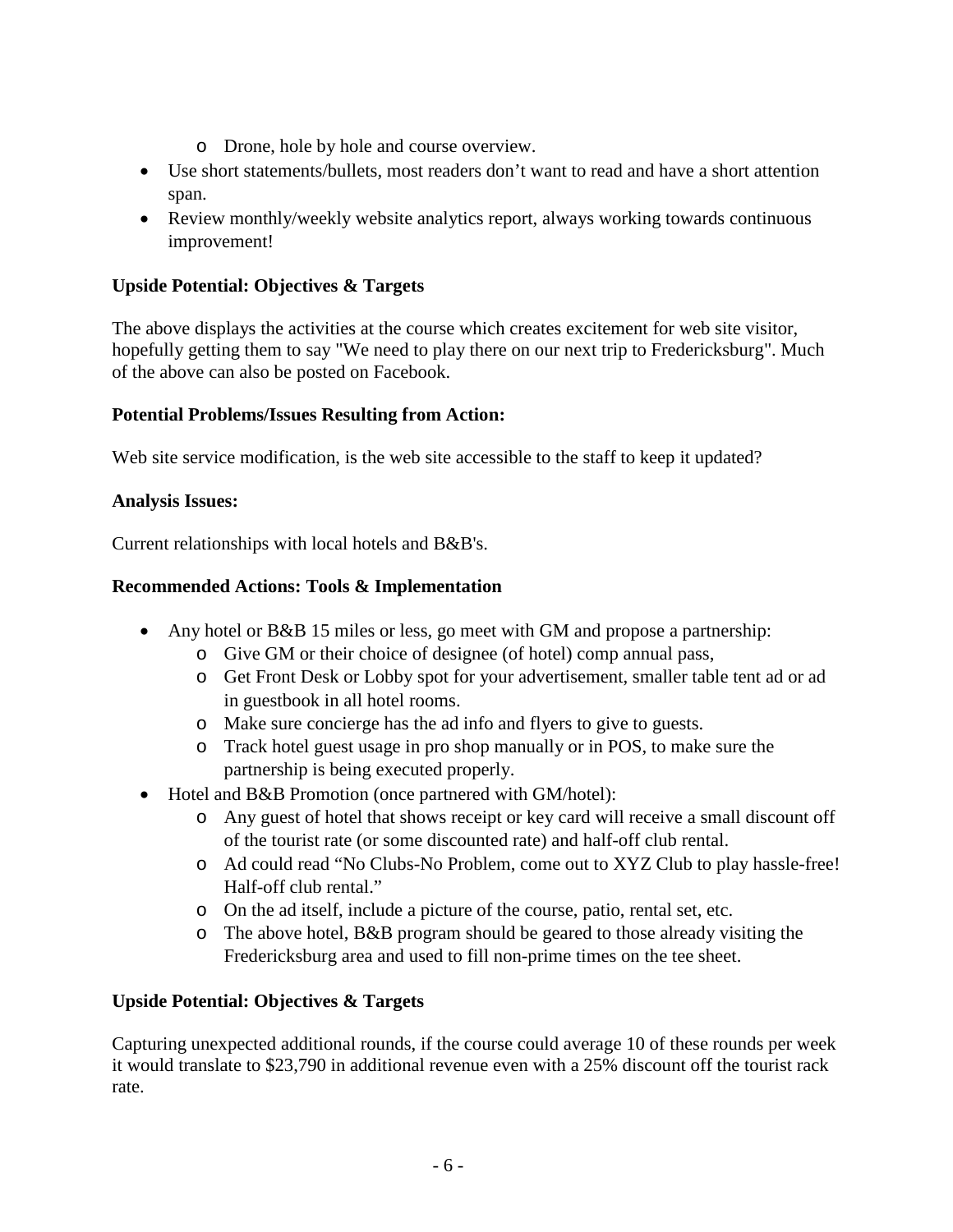## **Potential Problems/Issues Resulting from Action:**

Implementation and execution: Making the initial "Sales Call" and following up along with the proper tracking of the rounds for analytical assessment.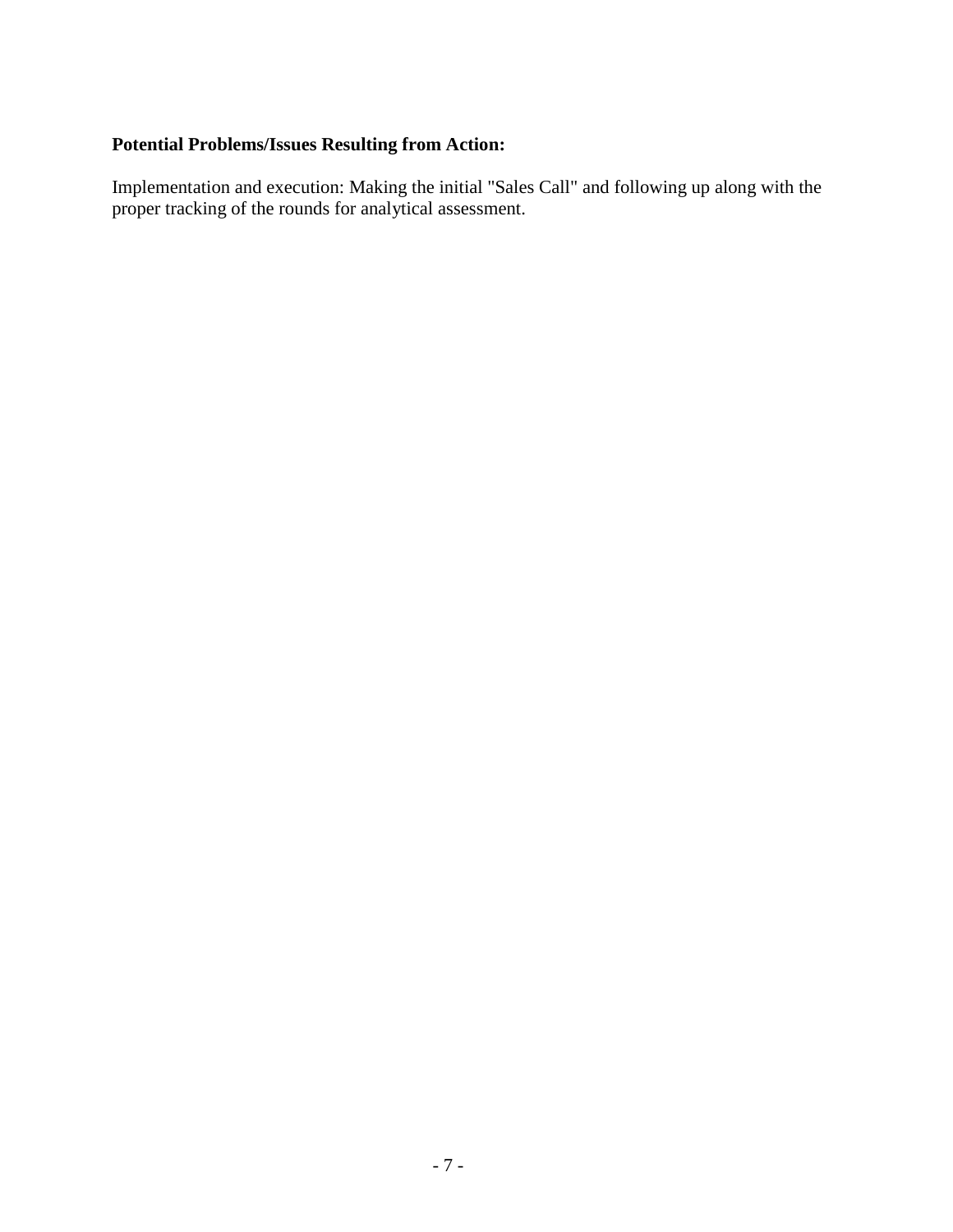## **II. Golf Operations**

## **Analysis Issues:**

The lack of local player development as evidenced in the Pellucid Report concerning the number of golfers in the local area. Juniors are a major focus as they should be, but adult women are one of the greatest populations segments for growth.

## **Recommended Actions: Tools & Implementation**

Implement some weekly complimentary ladies clinics. Promote on Facebook, the web site and other CVB media purchases.

## **Upside Potential: Objectives & Targets**

Build good will in the community while growing the game. The golf professional with complimentary clinics will be the recipient in the future of additional lessons.

## **Potential Problems/Issues Resulting from Action:**

N/A

#### **Analysis Issues:**

Average revenue per round is too low. IGS understands that a resident rate has been extended to 8 other counties and that the average rate per round is \$8 for a resident with a season pass. Reducing the fee for the other counties to the Gillespie County rate may have been too drastic of a reduction.

#### **Recommended Actions: Tools & Implementation**

Fees need to be increased incrementally. All green fees and cart fees should be reviewed. The initial increase should be substantial enough to have a real impact on total revenues but not so high that it causes a loss of rounds. Potentially a 6%-8% increase in green fees across the board. Possibly create a frequent player discount for other local counties residents, i.e. play 10 rounds receive 11th for free. Cart fees should be increased \$1 per rider immediately. Annual reviews of all fee structures should be implemented and annual increases should be considered. The City's cost of doing business continues to rise so revenues must increase annually.

#### **Upside Potential: Objectives & Targets**

The upside is evident with the increase of revenue streams.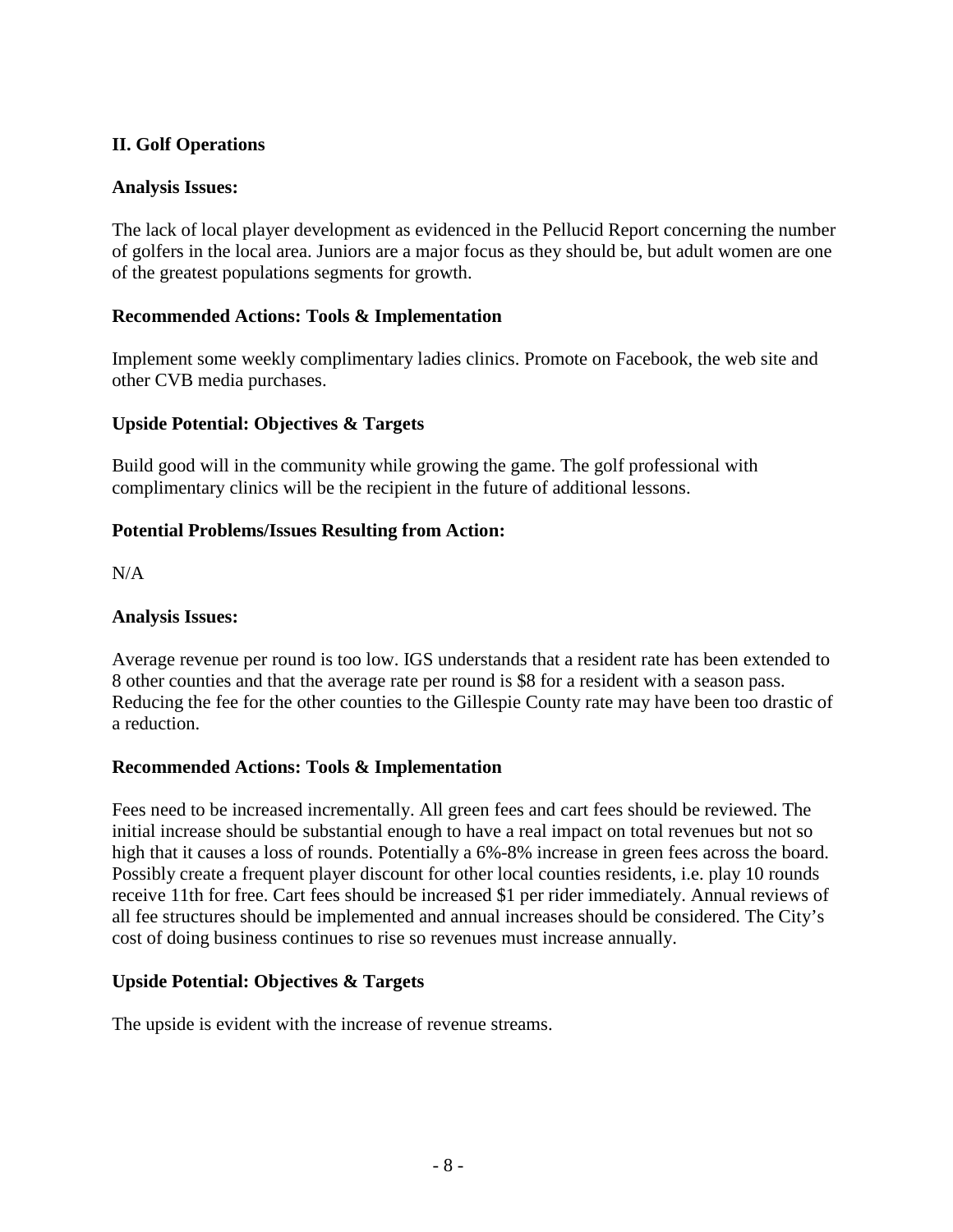## **Potential Problems/Issues Resulting from Action:**

An increase in fees will always upset some patrons, however there is no competition in the immediate market area.

#### **Analysis Issues:**

Merchandise sales of \$141k annually translates into a \$5.56 spent per round. This number for a municipal golf course is much higher than average. The gross profit margin of 26.1% on those sales is also very strong. IGS sees two issues in merchandising, 1. the average inventory of approximately \$70k being carried is too high for the gross sales being achieved. A question IGS always asks when it sees these types of numbers is, how much of the inventory is aged more than 6 months? If there is a substantial amount that is over aged and not seasonal, i.e. outerwear garments, then the value on the balance sheet is overstated.

## **Recommended Actions: Tools & Implementation**

Immediately place the old inventory on sale thus reducing the overall inventory. Old model demo clubs should be sold. With tourists being a market segment and a future target market, inventory dollars should be dedicated to logoed merchandise with the city name of Fredericksburg also on the item to encourage more sales.

## **Upside Potential: Objectives & Targets**

This inventory reduction would create a short term increase in cash flow. The tourist golfer should be the focus on merchandise sales marketing.

#### **Potential Problems/Issues Resulting from Action:**

 $N/A$ 

## **Analysis Issues:**

Review of current POS software to ensure it can provide all of the database platform needs.

## **Recommended Actions: Tools & Implementation**

Implement a complete evaluation of existing software and schedule demos of other POS products.

## **Upside Potential: Objectives & Targets**

An upgrade in POS software would enhance the ability to communicate with all previous customers thus creating a seamless promotional tool.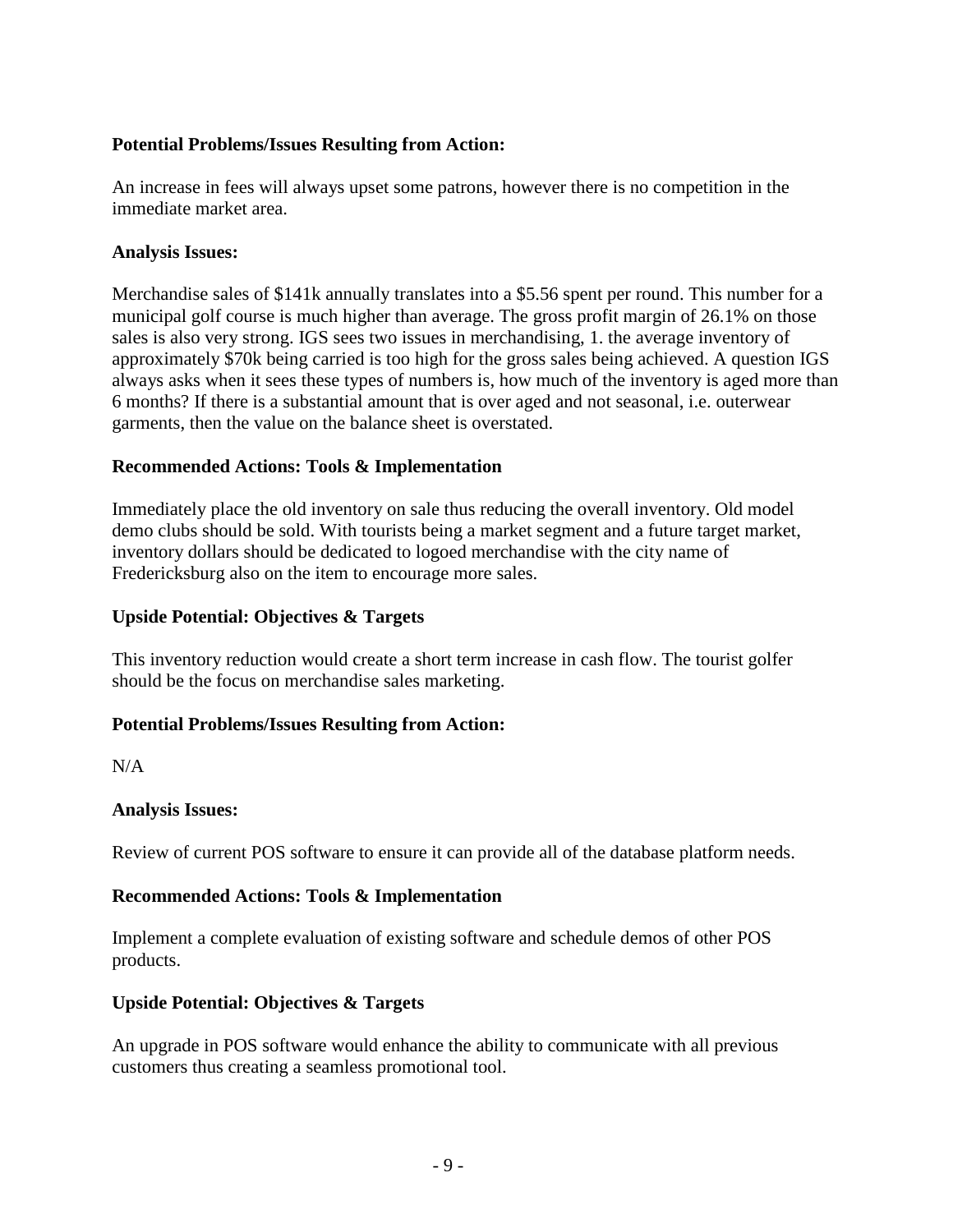## **Potential Problems/Issues Resulting from Action:**

A new POS system will have a cost to it.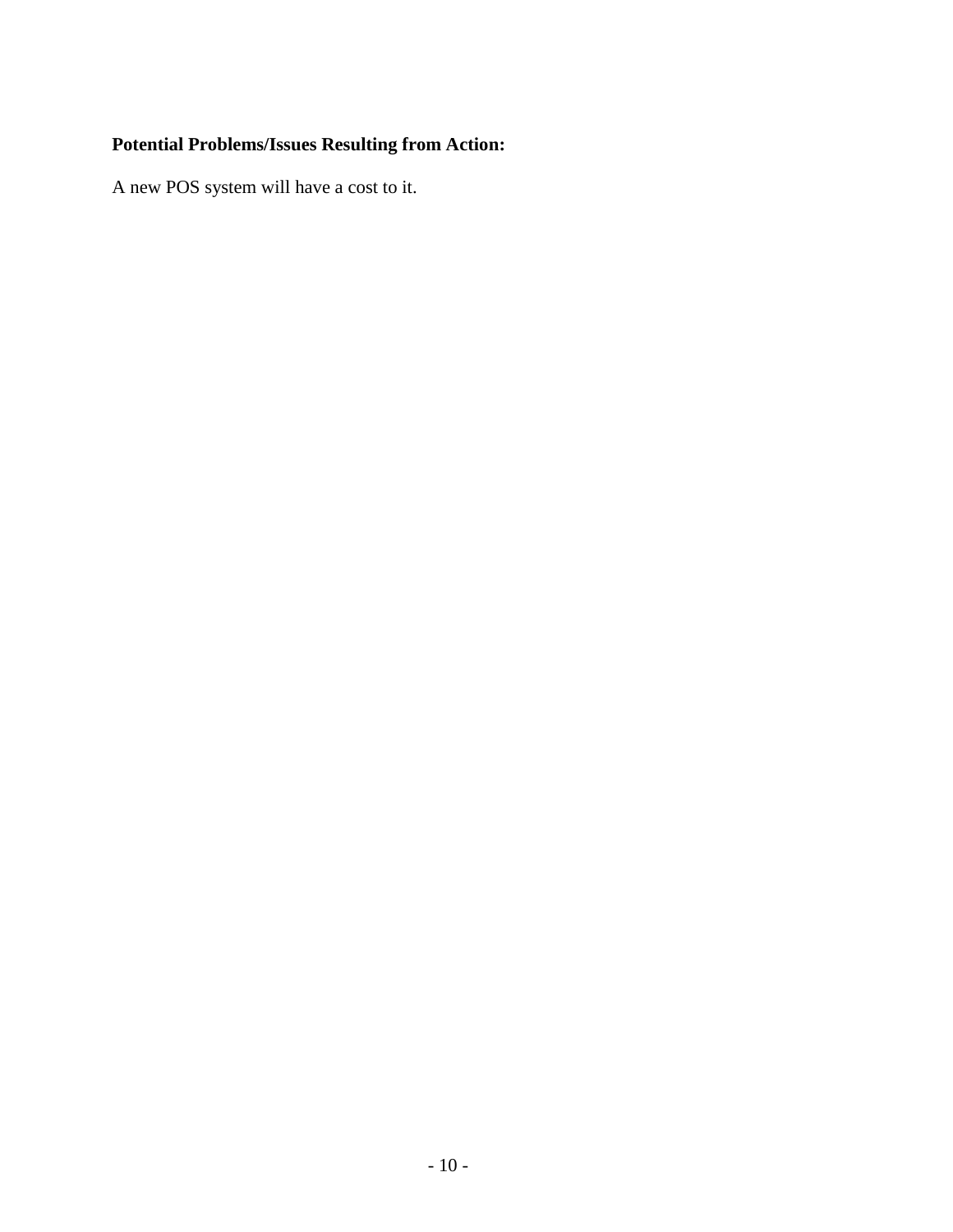## **III. Golf Course Maintenance**

#### **Analysis Issues:**

Overall the main playing surfaces, greens, tees & fairways are in decent condition but the tees and fairways would benefit from fertilization applications. Some greens are seeing an inordinate amount of poa annua. The immediate tee surrounds and rough are experiencing a variation of foreign grass invasion.

## **Recommended Actions: Tools & Implementation**

Due to financial woes the superintendent has foregone widespread chemical applications leading to the above issues. The golf course is the sole product for Lady Bird Golf Course. If the tourist is going to be the target market the golf course has to be maintained at a higher level.

## **Upside Potential: Objectives & Targets**

The increase in the GCM budget would result in an golf course product that will encourage tourists to return and also tell their friends visiting Fredericksburg.

#### **Potential Problems/Issues Resulting from Action:**

The cost of improving the maintenance program is the biggest challenge. Depending on the total acreage maintained an annual cost of \$50k-\$70k for chemicals and fertilizer would normally suffice, but that is a decision for Mr. Hanna.

#### **Analysis Issues:**

Staffing levels are very lean side for the proper maintenance of the golf course and grounds.

#### **Recommended Actions: Tools & Implementation**

Hire an two additional seasonal/part-time laborers at the bottom of the GCM pay scale for the GCM staff.

#### **Upside Potential: Objectives & Targets**

The superintendent can handle with regular scheduling the detail items, i.e. beautification, lake edgings, cart path edgings, etc.

#### **Potential Problems/Issues Resulting from Action:**

The main result would be the small increase in annual golf course maintenance payroll. They would be seasonal/part-time and therefore not require a benefits package.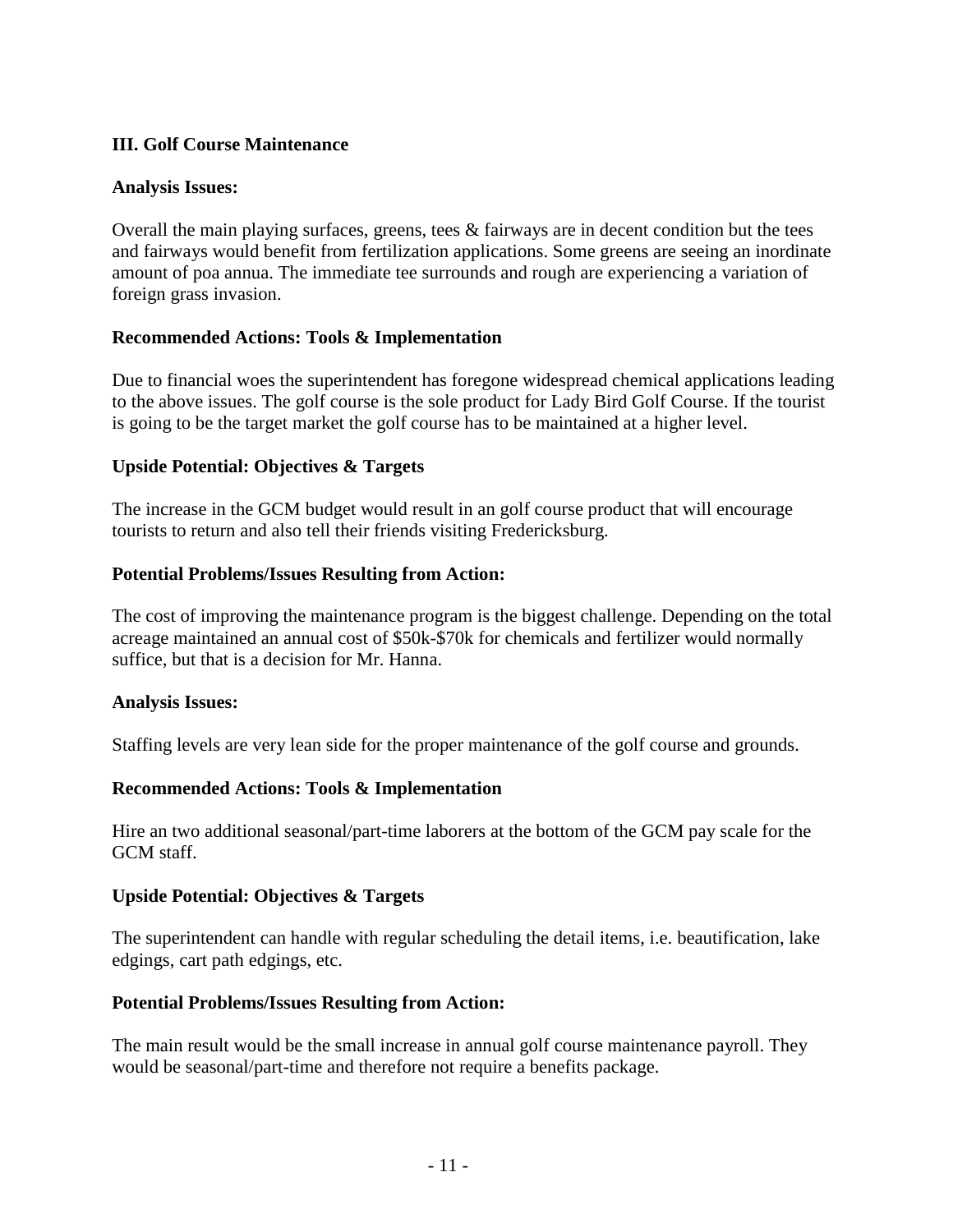#### **Analysis Issues:**

The location and condition of the maintenance area is a challenge. Sharing space and equipment with the Parks Department causes additional concerns. The chemical storage area is not large enough (even though minimal chemicals are being used) thus leading to unsecure storing of chemicals. The location is an eye sore to the patron.

#### **Recommended Actions: Tools & Implementation**

Move the parks department to a different location and at a minimum build a privacy fence around the maintenance yard. At a maximum relocate golf course maintenance to the renovation plan site

#### **Upside Potential: Objectives & Targets**

Curb appeal for patrons and better work conditions/environment for employees.

#### **Potential Problems/Issues Resulting from Action:**

Cost of relocation of Parks and privacy fence, if GCM relocated the major cost of a new facility will be a challenge.

#### **Analysis Issues:**

Equipment condition, many pieces have a very high number of hours on them which will cause more breakdowns that will also result in higher equipment maintenance costs.

#### **Recommended Actions: Tools & Implementation**

Review the equipment needs and create a long term/ongoing equipment replacement plan.

#### **Upside Potential: Objectives & Targets**

This long term plan would ensure the future condition of the Lady Bird Golf Course to be an asset to the community and the tourism market.

#### **Potential Problems/Issues Resulting from Action:**

There will be associated costs for new equipment.

#### **Analysis Issues:**

There are several dead trees on the golf course in various locations. These dead trees create an unnecessary accident risk.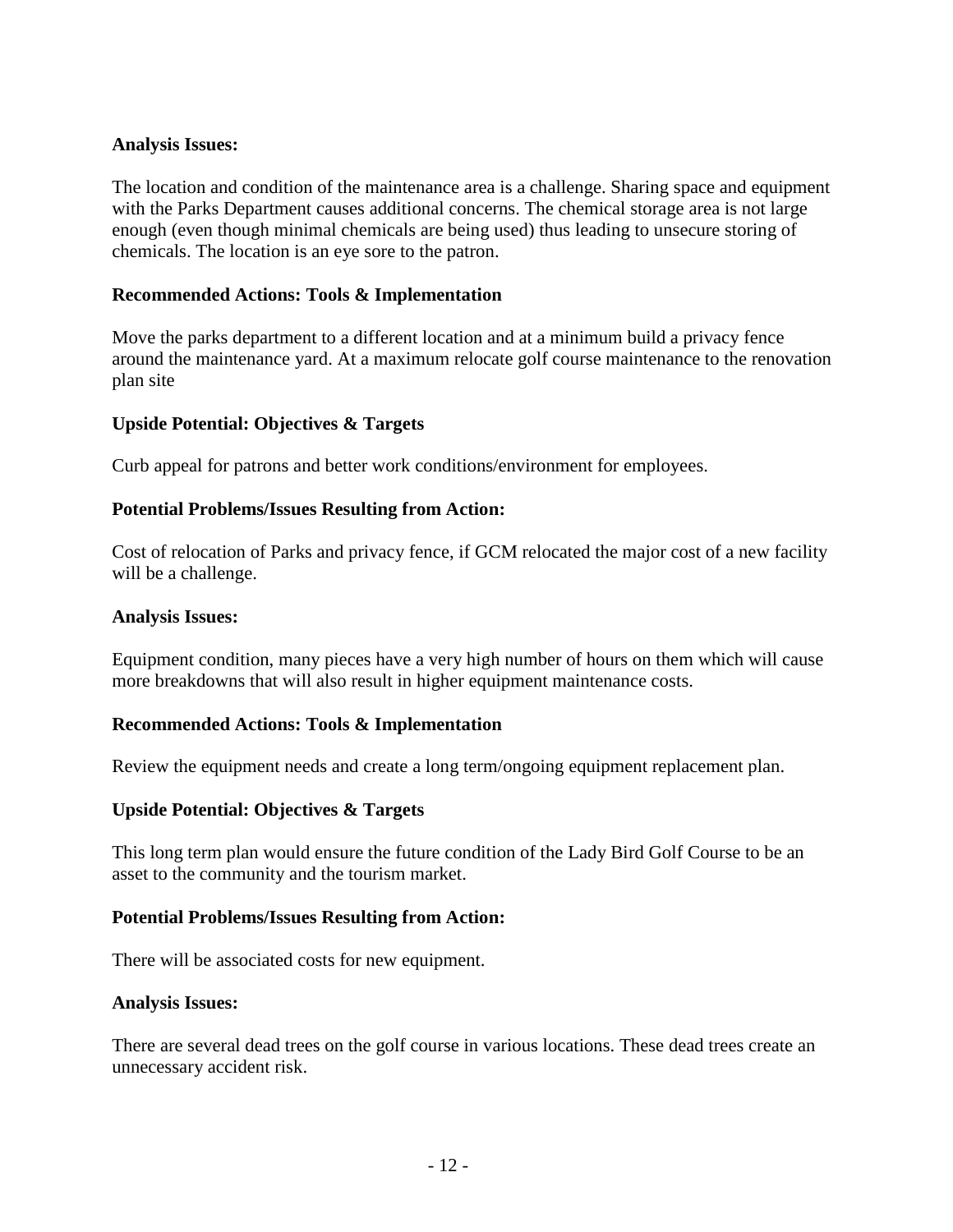## **Recommended Actions: Tools & Implementation**

IGS understands the cost to remove, but understands the city can probably remove with in-house personnel. Removal of said trees should be a priority.

## **Upside Potential: Objectives & Targets**

Eliminates the dead tree accident risk and improves the aesthetics of the course.

## **Potential Problems/Issues Resulting from Action:**

**N/A**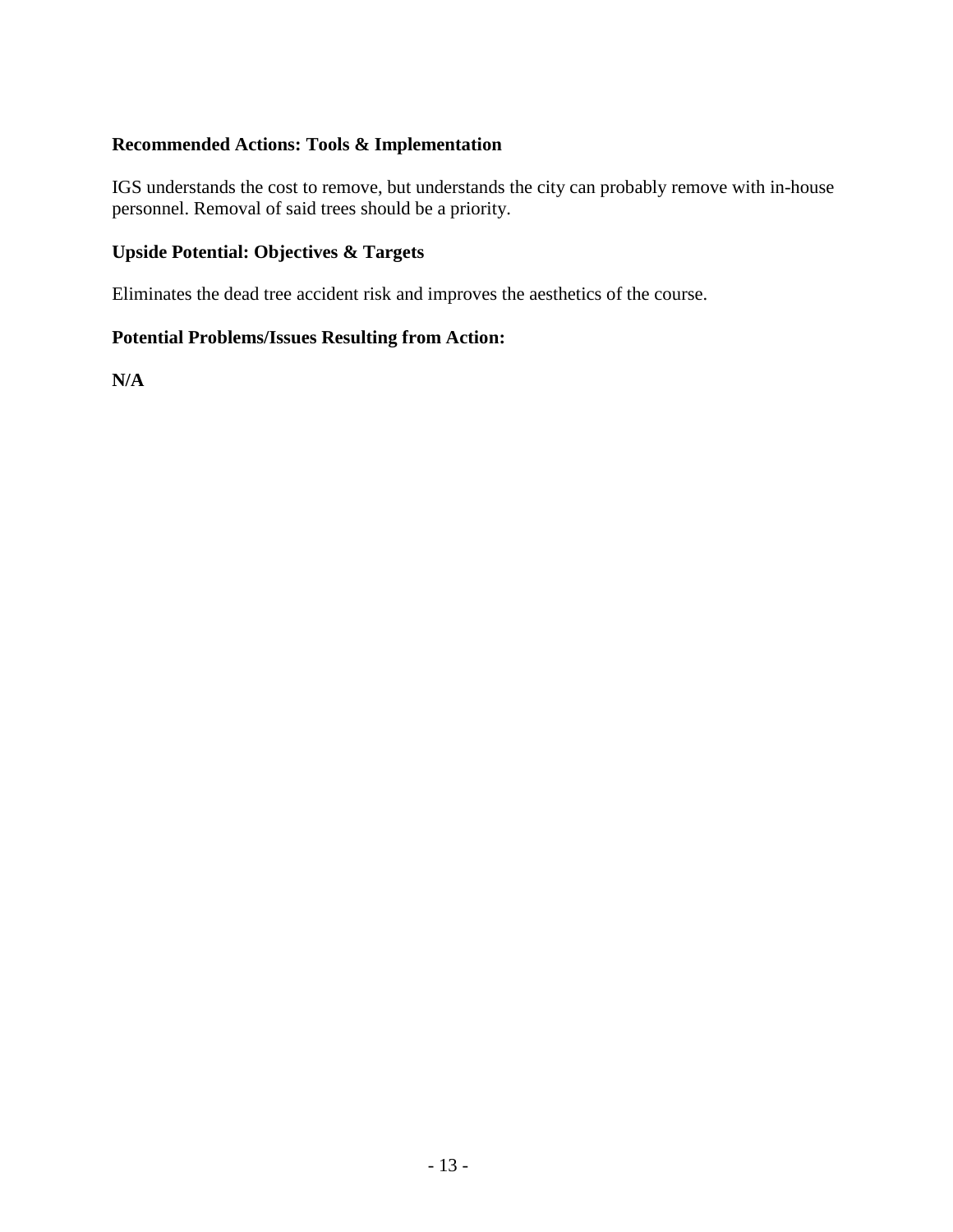## **IV. Food & Beverage Operations**

## **Analysis Issues:**

Since the F&B operation is currently leased to a third party IGS does not have enough information to make a current evaluation. However, IGS has looked at the previous year's F&B numbers and discovered labor costs without benefits were running over 61% of revenue.

## **Recommended Actions: Tools & Implementation**

The city with their pay/benefits structure cannot operate a food & beverage outlet profitably.

## **Upside Potential: Objectives & Targets**

Until a change is made in how employees are compensated or the golf course is leased out, continue with the 3rd party lease.

## **Potential Problems/Issues Resulting from Action:**

Quality of food and service can be an issue.

#### **Analysis Issues:**

The Cardinal Room is not utilized as it should be.

## **Recommended Actions: Tools & Implementation**

The GM should work closely with the grill tenant on booking small groups to utilize the space.

#### **Upside Potential: Objectives & Targets**

Additional revenues

#### **Potential Problems/Issues Resulting from Action:**

Communication is vital to ensure that the F&B tenant is informed and prepared for any function.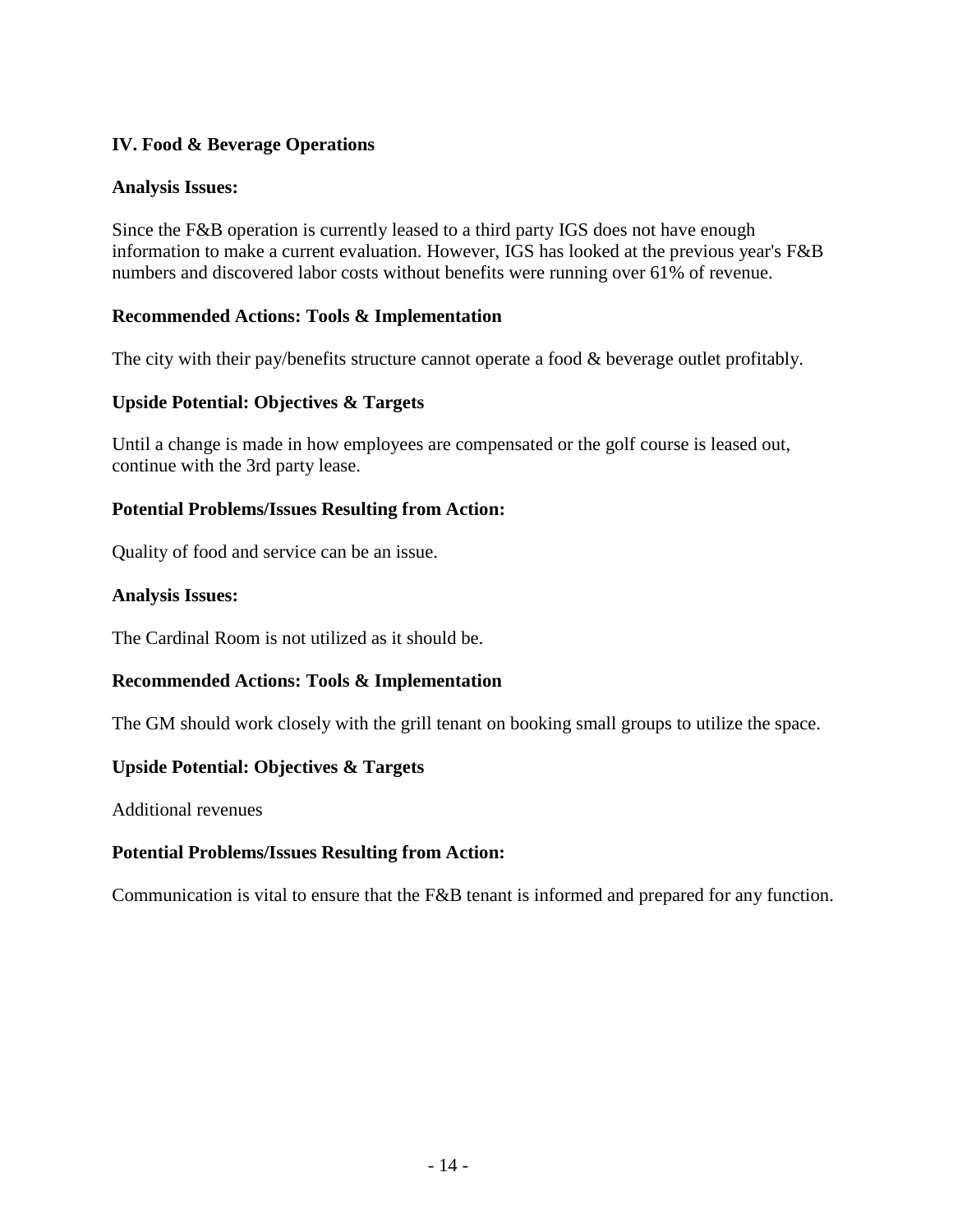## **V. Facilities Operations**

## **Analysis Issues:**

Clubhouse conditions are acceptable in appearance but the parking area is need of attention to detail.

## **Recommended Actions: Tools & Implementation**

Keep the parking lot blown and the esplanades weed free, they look better barren than full of weeds and obviously much better with some low maintenance plant life.

## **Upside Potential: Objectives & Targets**

The image of the Lady Bird will be one of quality facilities with curb appeal.

## **Potential Problems/Issues Resulting from Action:**

N/A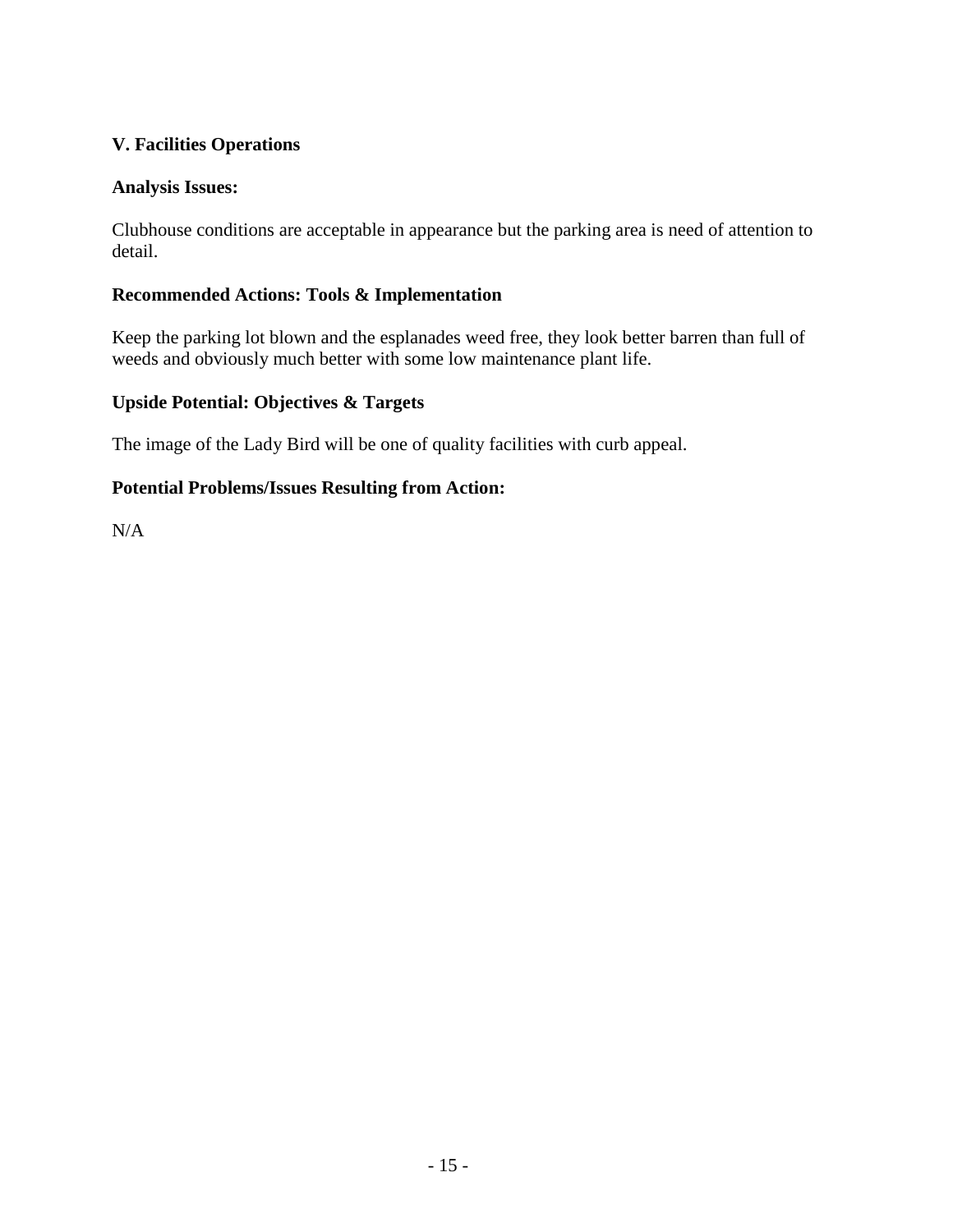## **VI. Financial**

## **Analysis Issues:**

IGS has reviewed the previous 3 years financials. For comparisons sake Food & Beverage revenues and expenses have been left out. Golf Course Revenues have decreased from \$980,813 in 2014 to \$952,372 in 2015 and slightly up to \$960,759 in 2016 Payroll percentage to revenues including Golf Operations and Golf Course Maintenance payrolls excluding benefits in that time span are averaging 49.46%. When benefits are added it exceeds 65%. These percentages are

extremely high and when compared to industry wide percentages are approximately 25% higher than similar operations in the non-municipal sector.

## **Recommended Actions: Tools & Implementation**

IGS recommends that the City immediately begin a search for a Professional Employment Organization to outsource employees at Lady Bird Golf Course. Done right, outsourcing can help deliver better services for less. Outsourcing is not a tool that can be used in all instances, but the process can serve as an effective vehicle to analyze and improve many public services. Where appropriate, outsourcing can provide significant opportunities to reduce the cost and improve the quality of public services and should be part of ongoing efforts to ensure that taxpayers are provided with best value by the governments that serve them.

## **Upside Potential: Objectives & Targets**

There would be an immediate reduction in payroll & benefits costs. The overall savings should be approximately \$100k annually. While savings and service-quality improvements may be immediate, outsourcing can also permit the City of Fredericksburg to shift liability to contractors. If a city employee is pruning a tree and a limb falls on a car, the city will typically be liable for damages. If a private party provides this service, however, the city can likely shift this cost to the contractor's insurance.

#### **Potential Problems/Issues Resulting from Action:**

The most difficult challenge to outsourcing is often political. This risk manifests itself in obvious ways, such as opposition from public employees who would lose their jobs, to the less obvious ones, such as the likelihood that officials will be held responsible for any problems resulting from an outsourcing but not reap the corresponding benefits for success. It may be appropriate to address these concerns by conducting an outsourcing process that includes a decision point after bids are received so next steps can be based on facts about cost and service quality that the bids provide.

#### **Analysis Issues:**

After reviewing focus group notes, letter from citizens and the S.F.S.W.O.T. that IGS requested completed by key personnel, there seems to be a disconnect between the City, the golf course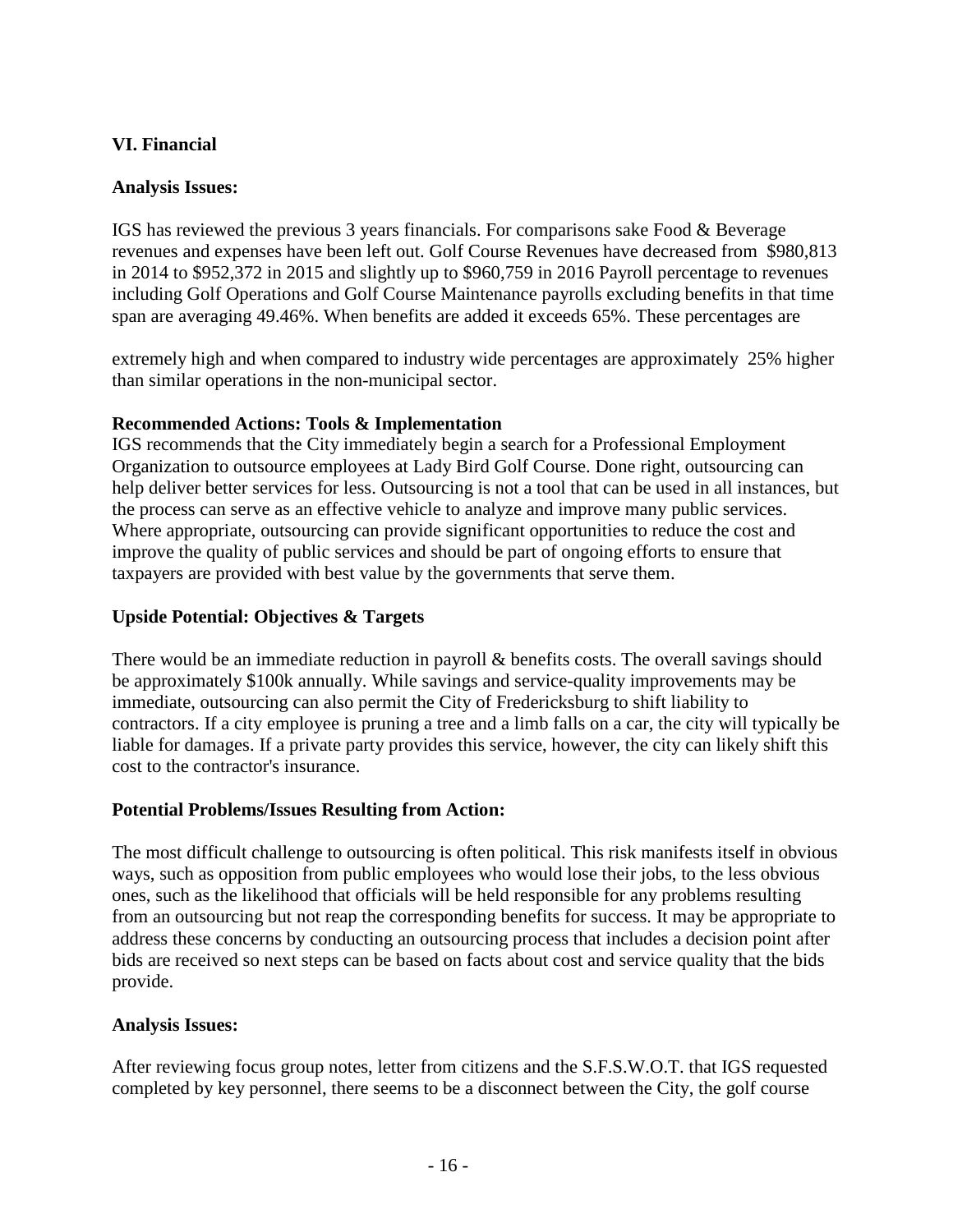management, and the citizens. A strategic plan needs to be developed by the City and golf course management and all parties held accountable for the approved plan.

#### **Recommended Actions: Tools & Implementation**

The plan should be written as soon as possible.

## **Upside Potential: Objectives & Targets**

A solid plan with accountability will improve operations and communications with the local community.

## **Potential Problems/Issues Resulting from Action:**

There will be disagreement on the direction of the plan leading to potential staffing issues.

#### **Analysis Issues:**

Fredericksburg is a tourist destination, and there are no hotel accommodations in close proximity to the golf course.

## **Recommended Actions: Tools & Implementation**

Research the possibility of a hotel operator being enticed to build close to or on golf course property.

#### **Upside Potential: Objectives & Targets**

By having a hotel close by or on property giving the tourist easy access to the golf course almost creates a "Resort Style" environment. Increased golf revenues along with F&B revenues

#### **Potential Problems/Issues Resulting from Action:**

Is there land available for a hotel site?

#### **Analysis Issues:**

The cash operating losses of \$796,108 (General fund contributions minus depreciation) over the past 3 years are very troubling for the city and most likely create a tenuous situation with locals that do not play golf and have no interest in whether the golf course is in the community or not.

#### **Recommended Actions: Tools & Implementation**

Distribute an RFP to management to companies to lease the golf course, understand that leases are negotiable and that a management company will not assume the solid waste loan or the